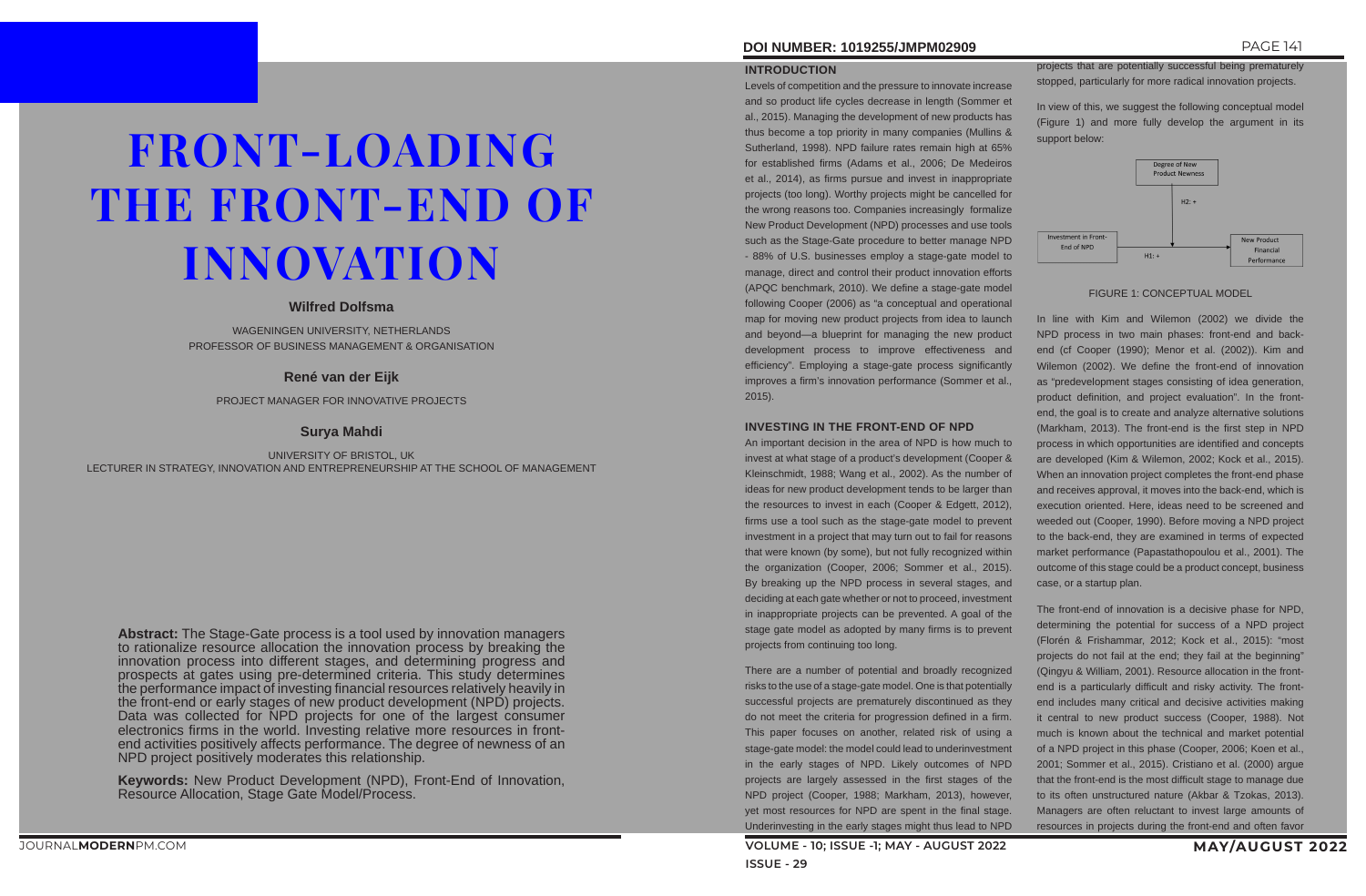incremental projects (Koen et al., 2001). The chances of success of a new product development project generally are lower in the front-end than at later stages if only because later stages tend to have fewer projects to compete for limited resources available. Investment of financial resources in the front-end should result in stronger new product performance by increasing relevant technical and market knowledge and thereby reducing uncertainties (Cooper, 1988; Reinertsen & Smith, 1991). When a firm has reduced the market and technical uncertainties in the front-end already, it is less likely to wrongly discontinue a potentially successful project.

#### We hypothesize:

**Hypotheses 1**: *The more financial resources are invested in the front-end of an NPD project the better financial new product performance of products that ensue.*

The degree of newness of an NPD project is an important driver of new product performance (Garcia & Calantone, 2002) as novel products promise higher technical and functional performance and offer additional functions and improved benefits to customers and so a higher price can for instance be asked for them (Rothaermel & Hill, 2005). The Degree of Newness could conceivably impact the effect of decisions relating to resource allocation as well (Carbonell et al., 2004; Verworn et al., 2008). In terms of our conceptual model, the degree of newness then moderates the link between front-end investment in NPD and NPD financial performance.

Degree of newness is defined as the extent to which an NPD project aims to develop products that are new to the market and/or new to the developing firm (Langerak & Jan Hultink, 2006). Radical innovation projects may yield higher payoffs but also entail greater risks (Cooper Robert, 1993). Bolumole et al. (2015) found that radical NPD projects require relatively more resources than incremental NPD. A very innovative NPD project is less compatible with the existing knowledge base of a firm (Biazzo, 2009). A firm's understanding of a new technology being developed that is highly novel is smaller than for NPD projects with low newness, which generates more unpredictability and even uncertainty (Green et al., 1995; Poskela & Martinsuo, 2009). A radically new NPD project might require a different and more costly management approach (De Brentani, 2001; Song & Montoya‐Weiss, 1998) - more innovative NPD projects need more management attention, research facilities, flexible decision making and creativity (Markham, 2013). Higher investment in the front-end of an NPD

project would therefore pay off more for projects that show a higher degree of newness.

**Hypothesis 2**: *The degree of newness of an NPD project positively moderates the relationship between front-end investment in an NPD project and a new product's financial performance.*

#### **DATA & METHODS**

Eisenhardt (1995) identified several shortcomings in the NPD literature which remain unaddressed. Studies in this literature focus on the firm level rather than the project or product level and so cannot identify phases in the NPD process or the performance of individual projects (cf. Markham (2013)). By focusing on a single company we can identify phases for each NPD project, and we can also determine NPD performance. Focusing on a single company allows us to reduce the noise associated with a cross-sectional study (Kock et al., 2011).

*Setting.* With total revenue of €24 billion in 2015, the focal firm is one of the largest electronic companies in the world, and develops and launches products in different productmarket categories worldwide. The focal firm consists of three divisions, each having a number of business units (BU). Each BU has a number of product groups (PG's). A PG is the smallest unit within large firms to which sales responsibility can be delegated (Yoon & Lilien, 1985). A division operates autonomously to a large extent and is directed by a general manager accountable to senior management. We collected data for product groups and business units of a single division in the multi-national focal firm mainly active in consumer electronics and healthcare, ensuring consistency in the data and feasibility of the data collection process since divisions vary in accounting, reporting and data storage processes. This division, active in a market characterized by short product life cycles, contributes around 25% of total revenue of the firm. Being innovative is crucial in this industry (Coman & Ronen, 2007). The focal firm employs a stage-gate NPD process that is divided in two major stages. The first stage takes the maturity of a technology, product or product group into account: when maturity is considered low, i.e. when newness is high, an 'advanced development project' is started to gain knowledge on a baseline technology.

*Variables.* Dependent Variable. While acknowledging that measuring New Product Performance may not be straightforward (Daniel et al., 2004), the literature distinguishes between operational and market outcomes (Tatikonda & Montoya-Weiss, 2001) - we used the latter

(Henard & Szymanski, 2001). Blindenbach‐Driessen and Van Den Ende (2010) state that may be difficult to determine which product generated how much profit or even sales, but for the focal firm this data is available. The substantial advantage of this empirical focus on a single firm, as in this case, rather than a focus on an industry (cf Reid and de Brentani (2012)) or a cross-sectional study (Kock et al., 2015; McNally et al., 2011), is that causeeffect relations are more readily established in part due to reduced industry level and firm level noise in the data. The average development time for a new product in the focal firm product is 1 year, with little variation, and so time-tomarket differences between newly developed products did not impact the results found (cf McNally et al. (2011)). In the consumer electronics market, the cycle time is high (Mullins & Sutherland, 1998), implying that current sales are generated by products only introduced recently (Ettlie & Subramaniam, 2004). We assume that R&D expenditure in year t=0 contributes to sales increase (decrease) in t+1 (Brush et al., 2000).

*Independent variable.* In order to be able to compare between NPD projects, over time, and across NPD projects of different scale in terms of overall R&D investment, *Frontend Investment* was measured as the ratio of front-end to total invested financial resources (cf. Griliches (1992)).

*Moderator variable.* In line with Booz-Allen and Hamilton (1982) we measure the *Degree of Newness* for an NPD project by grouping them as having high, moderate or low degrees of newness (cf Cooper and Kleinschmidt (1988); Kester et al. (2014); Kleinschmidt and Cooper (1991)). See Table 1. The assumption of group variance equality is not violated (Lavene's test, p>0.05). A one-way ANOVA test shows means for sales for projects categorized as low, moderate and high degree of newness differ significantly (p<0.01). The mean sales of the low degree of newness group differs significantly from both the mean of moderate and high degree of newness group (Tukey Post-Hoc test; p<0.05), but there is no statistically significant difference between sales for NPD project with the moderate and high degree of newness (p>0.05). Count frequencies and distribution of the variable Degree of Newness are presented in Table 1.

TABLE 1: DEGREE OF NEWNESS COUNT FREQUENCIES

|                   |          | Frg. | $\frac{0}{0}$ |
|-------------------|----------|------|---------------|
| Degree of Newness | Low      | 69   | 67            |
|                   | Moderate | 24   | 23.3          |
|                   | High     | 10   | 9.            |

*Control variables***.** We include several control variables (cf. Constantopoulos et al. 2015) . First of all, *Division Size,*  as the size of an organization can affect innovative and operational performance (Camisón-Zornoza et al., 2004). The number of employees in a division can vary each year. *R&D intensity,* at division level, can vary by year, was measured as the ratio of total R&D expenditures to the division's total sales. *Marketing expenses* as a share of total revenue in t+1, at Business Unit level, is included as a control. Market dynamics will impact the chances of success for a new product, which is why we include *Market growth* as a control, at Business Unit level at t+1 (Bharadwaj et al., 2005). To control for differences in the characteristics of NPD processes and specific market characteristics, we include a *Business Unit* dummy, categorizing product groups as either domestic appliances or personal care products, to capture BU specific effects.

#### **ANALYSIS**

For the 2012-2015 period, the division for which data was collected saw a total of 229 NPD projects through to completion. Sales data were not available for 2016 and so NPD projects for 2015 were removed from the sample which reduced the sample size to 172. Cases with zero R&D expenditures were removed from the sample as well, as this indicates that the firm is no longer investing in a PG or a BU, further reducing the sample to 148 NPD projects from 58 product groups (including floor cleaning, shaving, kitchen appliances) in 11 business units. We checked for possible outliers and for normal distribution of the data. The dependent variable is non-normally distributed (skewness Z-value of 51.80 and kurtosis Z-value of 291.22), lying outside of the acceptable range (Aiken & West, 1991). The dependent variable showed heterogeneous variance (Shapiro-Wilk test, p<0.01) implying a non-normal distribution as well, and was therefore transformed into a log variable. For the independent variable the Shapiro-Wilk test was significant (p<0.01), but the Q-Q plot suggest a normal distribution, and so we believe we can safely assume the data to be normally distributed. Heteroscedasticity was tested for by visually inspecting the scatter plot of the regressions' standardized residual against the regressions' standardized predicted value: heteroscedasticity does not affect the results (cf. Garcia and Calantone (2002)). The final sample size with acceptable measures for the dependent variable (skewness Z–value of -0,735 and Kurtosis Z-value of -0,739; Shapiro-Wilk test of 0,365, p>0.05) is 103 (n=103). Our ordinal moderator variable cannot be tested for normal distribution.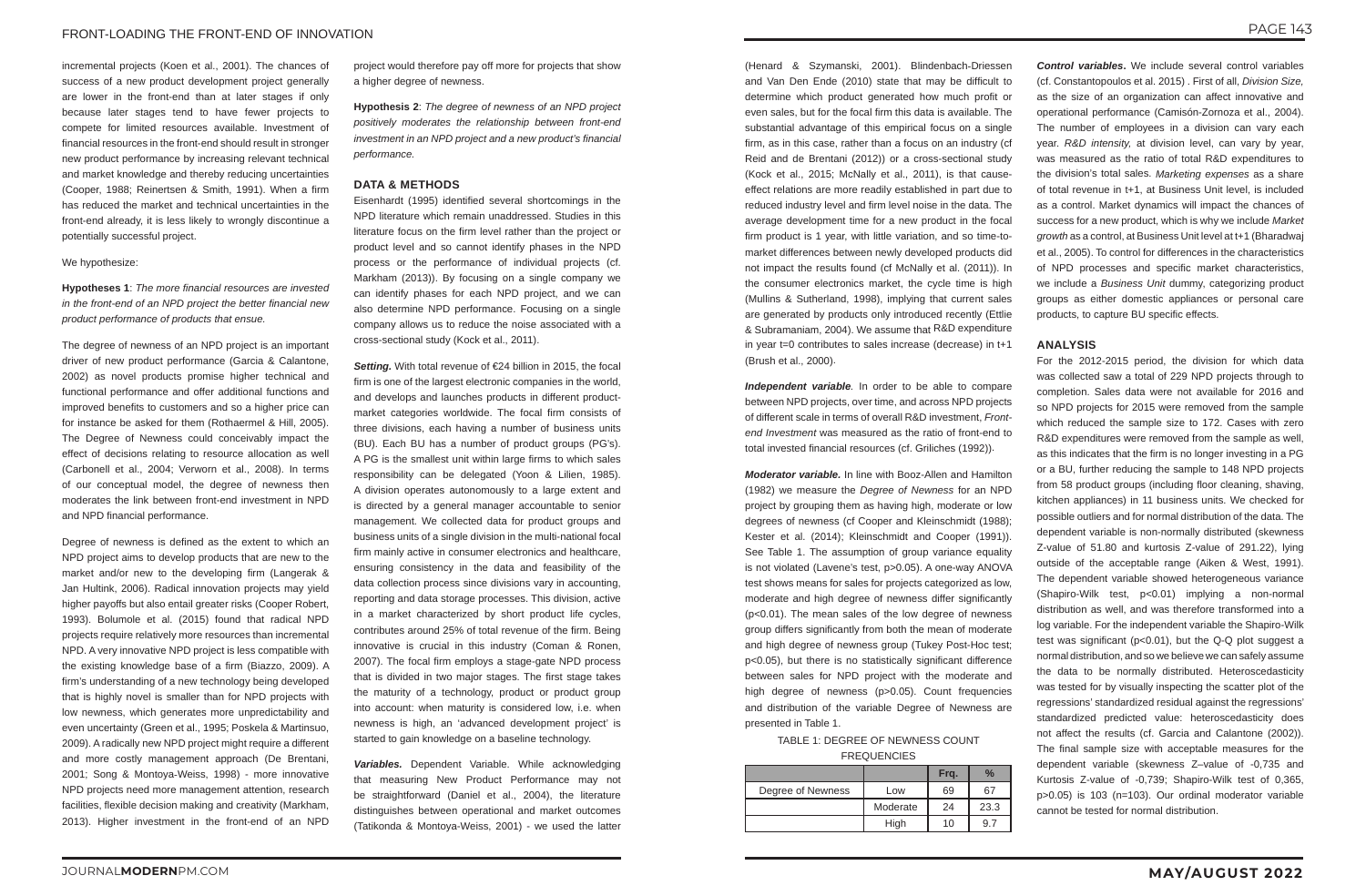# JOURNAL**MODERN**PM.COM **MAY/AUGUST 2022**

#### FRONT-LOADING THE FRONT-END OF INNOVATION

To check if the assumption of a linear relation between the independent and dependent variable is satisfied, a scatter plot was visually inspected and quadratic terms for the independent variable were included in the regression model. The latter yielded no significant changes in the R-squares or F-values. We conclude that the assumption of linearity is valid.

We performed hierarchical regression analyses to test our hypotheses (OLS). A Variance Inflation Factor test (VIF) was conducted to test for multicollinearity. For each of the variables the VIF values were lower than or equal to 1.345. The average VIF for the explanatory variables was 0.98, staying well below the limit of 5 (Sine et al. 2006).

In order to triangulate, we brought together a focal group of innovation consultation and management, portfolio management, and accounting and finance experts (Hartman, 2004). The expert panel session validated the results we found, helped interpret these and identified a number of related issues for discussion.

#### **RESULTS**

*Descriptives and Correlations.* Descriptive statistics are presented in Table 2. The table in the Appendix presents the Pearson's correlation matrix.

#### TABLE 2: DESCRIPTIVE STATISTICS

| <b>Variables</b>                |       | <b>Mean Std. Dev.</b> | <b>Min</b>       | <b>Max</b>   |
|---------------------------------|-------|-----------------------|------------------|--------------|
| 1. NPD financial<br>performance | 2.157 | 11.515                | $-21.481$ 27.307 |              |
| 2. Front-end Investment l       | 0.205 | 0.25                  | 0                | $\mathbf{1}$ |
| 3. Degree of Newness            | 1.43  | 0.666                 | 1                | 3            |
| 4. Marketing expenses           | 0.099 | 0.047                 | 0.019            | 0.467        |
| 5. Division Size                | 17255 | 325.425               | 16542            | 17255        |
| 6. R&D Intensity                | 6.089 | 0.582                 | 5.59             | 6.69         |
| 7. Market Growth                | 0.062 | 0.039                 | $-.02$           | 0.16         |
| 8. BU Category                  | 0.628 | 0.447                 | O                |              |

A multiple hierarchal regression analysis was performed (see Table 3). None of the control variable reported significant results (Model 1). Model 2 shows that Frontend Investment contributes significantly to NPD financial success, suggesting support for Hypothesis 1. Adjusted R<sup>2</sup> increases significantly for model 2 compared with model 1 (p<0.01). Since the Durbin-Watson statistic (1.919) falls within the critical values implying that first order linear autocorrelation does not play a role.

TABLE 3: PEARSON'S CORRELATION MATRIX (PG

| LEVEL)                                         |                  |              |              |              |               |                |                        |              |              |              |
|------------------------------------------------|------------------|--------------|--------------|--------------|---------------|----------------|------------------------|--------------|--------------|--------------|
| <b>Variables</b>                               | 1.               | 2.           | 3.           | 4.           | 5             | $6\phantom{1}$ | 7.                     | 8.           | 9.           | 10.          |
| 1. NPD<br>performance                          | 1                |              |              |              |               |                |                        |              |              |              |
| 2. Front-end<br>Invest.                        | $0.281**$        | $\mathbf{1}$ |              |              |               |                |                        |              |              |              |
| 3. DN Cont.<br>Cont.                           | $0.390**$        | 0.220        | $\mathbf{1}$ |              |               |                |                        |              |              |              |
| 4. DN Mod<br>(dummy)                           | $0.203*$         | 0.169        | $0.448**$    | $\mathbf{1}$ |               |                |                        |              |              |              |
| 5. DN High<br>(dummy)                          | 0.179            | 0.047        | $0.693**$    | $-0.181$     | $\mathbf{1}$  |                |                        |              |              |              |
| 6. Marketing<br>expenses                       | 0.011            | $-0.117$     | $-0.079$     | -0.086       | $-0.19$       | 1              |                        |              |              |              |
| 7. Business<br>Unit size                       | $-0.251*$ -0.039 |              | $-0.065$     |              | -0.218 0.023  | 0.221          | $\mathbf{1}$           |              |              |              |
| 8. R&D<br>Intensity                            | 0.048            | 0.113        | 0.070        | 0.177        |               |                | $-0.076$ -0.078-0.471* | $\mathbf{1}$ |              |              |
| 9. Market<br>Growth                            | $-0.053$         | $-0.143$     | 0.004        | -0.056       | 0.006         | 0.154          | 0.105                  | $-0.158$     | $\mathbf{1}$ |              |
| 10. BU<br>Category                             | $-0.038$         | $-0.224$     | $-0.024$     |              | 0.021 - 0.021 | $-0.570$       | $-0.089$               | $-0.102$     | $-0.085$     | $\mathbf{1}$ |
| Significant at *.10, ** .05 and *** .01 level. |                  |              |              |              |               |                |                        |              |              |              |

Model 3 in Table 3 includes the moderation effect to be tested with a view to hypothesis 2 (Aguinis, 2004) - low Degree of Newness is the comparison. The direct effect of Front-end Investment remains significant. Inclusion of the moderation term increases the  $R^2$  (p<0.10): in line with Hypothesis 2 a higher degree of newness of projects strengthens the positive effect of Front-end Investment on NPD financial performance.

#### TABLE 4: FRONT-END INVESTMENT AND NPD FINANCIAL PERFORMANCE

|                                                         |                                                                  | Model 1 Model 2 Model 3 |            |           |  |
|---------------------------------------------------------|------------------------------------------------------------------|-------------------------|------------|-----------|--|
| <b>Constant</b>                                         |                                                                  | 6.589                   | 6.577      | 6.588     |  |
| <b>Controls:</b>                                        | Marketing expenses                                               | 0.044                   | 0.150      | 0.138     |  |
|                                                         | Division Size                                                    | $-0.307$                | $-0.316$   | $-0.309$  |  |
|                                                         | R&D Intensity                                                    | $-0.023$                | $-0.104$   | $-0.123$  |  |
|                                                         | Market Growth                                                    | $-0.045$                | $-0.004$   | $-0.002$  |  |
|                                                         | Business Unit                                                    | $-0.051$                | 0.652      | 0.090     |  |
|                                                         | Degree of Newness                                                | 0.375                   | 0.085      | 0.306     |  |
| IV:                                                     | Front-end Invest.                                                |                         | $0.311**$  | $0.237**$ |  |
|                                                         | Moderate Degree of<br>Moderation: Newness * Front-end<br>Invest. |                         |            | $0.115*$  |  |
|                                                         | High Degree of<br>Newness * Front-end<br>Invest.                 |                         |            | $0.129*$  |  |
| <b>Model fit</b>                                        | F                                                                | 1.998*                  | $3.796***$ | 2.824***  |  |
|                                                         | $R^2$                                                            | 0.086                   | 0.178      | 0.215     |  |
|                                                         | Adi. R <sup>2</sup>                                              | 0.047                   | 0.121      | 0.183     |  |
|                                                         | ΙN                                                               | 103                     | 103        | 103       |  |
| Significant at * .10 level, ** .05, and *** .01 levels. |                                                                  |                         |            |           |  |



FIGURE 1 PRESENTS THE REGRESSION RESULTS FROM TABLE 3 VISUALLY: THE COEFFICIENT OF THE INTERACTION EFFECT IS STRONGEST WITH A HIGH DEGREE OF NEWNESS.

*Robustness checks.* In addition to the analysis at the Product Group level, we performed an analysis at the level of the **Business Unit**. Because the sample is small (n= 25 after the usual checks of the data, described above), an analysis for hypothesis 2 was not feasible and these results merely indicative. Results of this analysis, available from the authors upon request, support hypothesis 1. To further increase the validity and understanding of the results, two focal firm expert panels each consisting of 6 members were organized to interpret the results and gather additional insights. Experts unanimously agreed on the fact that front end activities are hugely important for NPD success. Participants endorsed the statement submitted by one participant that "*this phase* [the frontend] *might be the most important stage in the whole NPD process*". One stated additionally that "*the study's results are once more a reason to make the organization even more attentive on the importance of front end activities*." With respect to hypothesis 2 the experts stated that "*more radical innovation projects need relative more resources in terms of management attention, time and monetary funds*". In the words of one participant, the panel interprets the main results as follows: "*investing sufficient financial resources in pre-development activities is not a guarantee for success, but is a genuine precondition to gain success in NPD and ultimately in the market*".

#### **DISCUSSION, IMPLICATIONS & CONCLUSION**

Although burgeoning, the literature on the front-end of NPD has focused almost singularly on the firm rather than the project or product level (Daniel et al., 2004). A focus in this study on NPD projects in a single firm allows for a reduction of noise associated with cross-sectional analysis and focus on of the direct link between NPD investment and product performance.

As hypothesized, despite investment in NPD often being a failure and the front-end of NPD is particularly risky, we find a positive relationship between investment in the frontend and new product performance – new product value is created in the front-end. Based on our findings, managers may reconsider their reluctance to invest in the front-end of an NPD project (cf. Markham (2013); Reinertsen and Smith (1991)). Kijkuit and van den Ende (2010) have indicated that managers' personal commitment to a research project is important to that project's organizational survival If that commitment also translates into resource investment, we show here that early commitment also transpires into commercial success. A project's survival in the organization is not just a result of managers being prone to the behavioral sunk cost effect of sticking to a decision once taken. This is in line with what Qingyu and William (2001) state ("most projects do not fail at the end; they fail at the beginning").

Although we find that the degree of newness of an NPD positively moderates the effect of front-end investments on performance (cf. Bolumole et al. (2015)), we have some indication, including what Figure 1 suggests, that the effect might be curvilinear (see Kock et al. (2011)). Data limitations prevent us from studying this possibility empirically. What remains to be studied is the extent to which the findings we can report on are dependent on the wider context of the portfolio of innovation projects that a firm maintains (Cooper, 2013) - the innovation portfolio of the focal firm is skewed towards incremental innovation projects (cf. Frishammar and Ylinenpää (2007)).

We would advise managers of NPD projects to invest relative more financial resources in the front-end of NPD to increase performance. Future research can focus on the extent to which financial resources can be substituted for by other resources such as organizational support. For large investments in the front-end of NPD projects of high novelty might such substitution might not be as straightforward as NPD projects of low novelty.

This study focuses on a single industry, single firm and a single division, reducing the 'noise' that comes with a cross-sectional research design but possibly reducing representativeness. We believe this is both a strength as well as a possible limitation of this paper. A second possible limitation may be that the performance variable in this study is a single construct (sales), while some (e.g., (Kleinschmidt & Cooper, 1991)), argue that sales are an over-simplification of performance. Thirdly, the independent variable (Front-end Investment) potentially is an over-simplification as it focuses on financial resources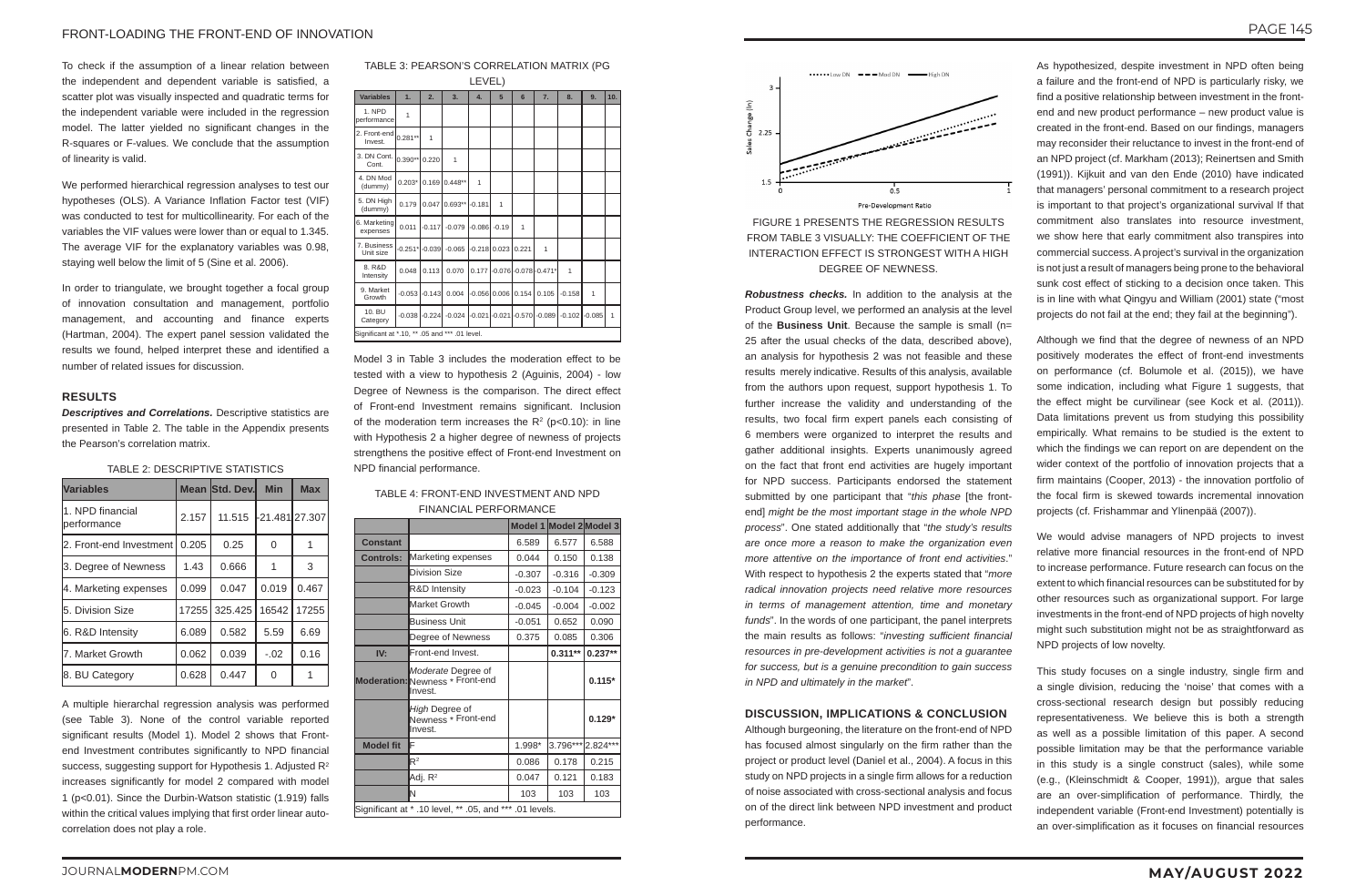#### FRONT-LOADING THE FRONT-END OF INNOVATION

spent and does not consider man-hours spent (as well). Finally, the lag between product development on the one hand and sales, on the other hand, we assumed to be one year but the lag might in actual fact be different from that. Furthermore, the sales increase we assume to be due to a newly introduced product might actually be for other reasons (not controlled for).

#### **REFERENCES**

Adams, R., Bessant, J., & Phelps, R. (2006). Innovation management measurement: A review. *International journal of management reviews, 8*(1), 21-47. https://doi. org/10.1111/j.1468-2370.2006.00119.x

Aguinis, H. (2004). *Regression Analysis for Categorical Moderators*. Guilford Publications. https://books.google. com.pk/books?id=6sdRuhBTOLQC

Aiken, L., & West, S. (1991). *Multiple regression*. Sage: Thousand Oaks.

Akbar, H., & Tzokas, N. (2013). An exploration of new product development's front‐end knowledge conceptualization process in discontinuous innovations. *British Journal of Management, 24*(2), 245-263. https://doi. org/10.1111/j.1467-8551.2011.00801.x

Bharadwaj, S., Clark, T., & Kulviwat, S. (2005). Marketing, market growth, and endogenous growth theory: An inquiry into the causes of market growth. *Journal of the academy of marketing science, 33*(3), 347-359. https://doi. org/10.1177/0092070305276324

Biazzo, S. (2009). Flexibility, structuration, and simultaneity in new product development. *Journal of Product Innovation Management, 26*(3), 336-353. https://doi.org/10.1111/ j.1540-5885.2009.00662.x

Blindenbach‐Driessen, F., & Van Den Ende, J. (2010). Innovation management practices compared: The example of project‐based firms. *Journal of Product Innovation Management, 27*(5), 705-724. https://doi.org/10.1111/ j.1540-5885.2010.00746.x

Bolumole, Y. A., Calantone, R. J., Di Benedetto, C. A., & Melnyk, S. A. (2015). New product development in new ventures: the quest for resources. *International journal of production research, 53*(8), 2506-2523. https://doi.org/10.1 080/00207543.2014.975858

Booz-Allen, H., & Hamilton, H. (1982). *New product management for the 1980s*. New York: Booz, Allen & Hamilton Inc.

Brush, T. H., Bromiley, P., & Hendrickx, M. (2000). The free cash flow hypothesis for sales growth and firm performance. *Strategic management journal, 21*(4), 455-472. https://doi. org/10.1002/(SICI)1097-0266(200004)21:4%3C455::AID-SMJ83%3E3.0.CO;2-P

Camisón-Zornoza, C., Lapiedra-Alcamí, R., Segarra-Ciprés, M., & Boronat-Navarro, M. (2004). A metaanalysis of innovation and organizational size. *Organization studies, 25*(3), 331-361. https://doi. org/10.1177%2F0170840604040039

Carbonell, P., Rodriguez Escudero, A. I., & Munuera Aleman, J. L. (2004). Technology newness and impact of go/no-go criteria on new product success. *Marketing Letters, 15*(2), 81-97. https://doi.org/10.1023/ B:MARK.0000047386.33282.51

Coman, A., & Ronen, B. (2007). Managing strategic and tactical constraints in the hi-tech industry. *International Journal of Production Research, 45*(4), 779-788. https:// doi.org/10.1080/00207540600597237

Cooper, R. G. (1988). The new product process: a decision guide for management. *Journal of Marketing Management, 3*(3), 238-255. https://doi.org/10.1080/0267 257X.1988.9964044

Cooper, R. G. (1990). Stage-gate systems: a new tool for managing new products. *Business horizons, 33*(3), 44-54. https://doi.org/10.1016/0007-6813(90)90040-I

Cooper, R. G. (2006). *The seven principles of the latest Stage-Gate method add up to a streamlined, newproduct idea-to-launch process*. Stage-Gate International. https://www.five-is.com/wp-content/uploads/2013/12/ Cooper\_2006\_Formula\_for\_Success.pdf

Cooper, R. G. (2013). Where are all the breakthrough new products?: Using portfolio management to boost innovation. *Research-Technology Management, 56*(5), 25- 33. https://doi.org/10.5437/08956308X5605123

Cooper, R. G., & Edgett, S. J. (2012). Best practices in the idea-to-launch process and its governance. *Research-Technology Management, 55*(2), 43-54. https://doi. org/10.5437/08956308X5502022

Cooper, R. G., & Kleinschmidt, E. J. (1988). Resource allocation in the new product process. *Industrial Marketing Management, 17*(3), 249-262. https://doi. org/10.1016/0019-8501(88)90008-9

Cooper Robert, G. (1993). *Winning at new products: accelerating the process from idea to launch*. Addison-Wesley, Reading.

Cristiano, J. J., Liker, J. K., & White III, C. C. (2000). Customer-driven product development through quality function deployment in the US and Japan. *Journal of Product Innovation Management: an international publication of the product development & management association, 17*(4), 286-308. https://doi.org/10.1111/1540-5885.1740286

Daniel, F., Lohrke, F. T., Fornaciari, C. J., & Turner Jr, R. A. (2004). Slack resources and firm performance: a metaanalysis. *Journal of Business Research, 57*(6), 565-574.

#### https://doi.org/10.1016/S0148-2963(02)00439-3

De Brentani, U. (2001). Innovative versus incremental new business services: Different keys for achieving success. *Journal of Product Innovation Management: An International Publication of the Product Development & Management Association, 18*(3), 169-187. https://doi. org/10.1111/1540-5885.1830169

De Medeiros, J. F., Ribeiro, J. L. D., & Cortimiglia, M. N. (2014). Success factors for environmentally sustainable product innovation: a systematic literature review. *Journal of cleaner production, 65*, 76-86. https://doi.org/10.1016/j. jclepro.2013.08.035

Ettlie, J. E., & Subramaniam, M. (2004). Changing strategies and tactics for new product development. *Journal of Product Innovation Management, 21*(2), 95-109. https://doi.org/10.1111/j.0737-6782.2004.00060.x

Florén, H., & Frishammar, J. (2012). From preliminary ideas to corroborated product definitions: Managing the front end of new product development. *California Management Review, 54*(4), 20-43. https://doi.org/10.1525%2Fcmr.2012.54.4.20 Frishammar, J., & Ylinenpää, H. (2007). Managing information in new product development: A conceptual review, research propositions and tentative model. *International Journal of Innovation Management, 11*(04), 441-467. https://doi.org/10.1142/S1363919607001825

Garcia, R., & Calantone, R. (2002). A critical look at technological innovation typology and innovativeness terminology: a literature review. *Journal of Product Innovation Management: An international publication of the product development & management association, 19*(2), 110-132. https://doi.org/10.1111/1540-5885.1920110

Green, S. G., Gavin, M. B., & Aiman-Smith, L. (1995). Assessing a multidimensional measure of radical technological innovation. *IEEE transactions on engineering management, 42*(3), 203-214. https://doi. org/10.1109/17.403738

Griliches, Z. (1992). The Search for R&D Spillovers. *Scandinavian Journal of Economics, 94*, S29-S47.

Hartman, J. (2004). Using focus groups to conduct business communication research. *The Journal of Business Communication, 41*(4), 402-410. https://doi. org/10.1177%2F0021943604267775

Henard, D. H., & Szymanski, D. M. (2001). Why some new products are more successful than others. *Journal of marketing Research, 38*(3), 362-375. https://doi. org/10.1509%2Fjmkr.38.3.362.18861

Kester, L., Hultink, E. J., & Griffin, A. (2014). An empirical investigation of the antecedents and outcomes of NPD portfolio success. *Journal of Product Innovation Management, 31*(6), 1199-1213. https://doi.org/10.1111/ jpim.12183

- Kijkuit, B., & van den Ende, J. (2010). With a little help from our colleagues: A longitudinal study of social networks for innovation. *Organization Studies, 31*(4), 451-479. https:// doi.org/10.1177%2F0170840609357398
- Kim, J., & Wilemon, D. (2002). Focusing the fuzzy front– end in new product development. *R&d Management, 32*(4), 269-279. https://doi.org/10.1111/1467-9310.00259
- Kleinschmidt, E. J., & Cooper, R. G. (1991). The impact of product innovativeness on performance. *Journal of Product Innovation Management, 8*(4), 240-251. https:// doi.org/10.1016/0737-6782(91)90046-2
- Kock, A., Gemünden, H. G., Salomo, S., & Schultz, C. (2011). The mixed blessings of technological innovativeness for the commercial success of new products. *Journal of Product Innovation Management, 28*(s1), 28-43. https:// doi.org/10.1111/j.1540-5885.2011.00859.x
- Kock, A., Heising, W., & Gemünden, H. G. (2015). How ideation portfolio management influences front-end success. *Journal of Product Innovation Management, 32*(4), 539-555. https://doi.org/10.1111/jpim.12217
- Koen, P., Ajamian, G., Burkart, R., Clamen, A., Davidson, J., D'Amore, R., . . . Johnson, A. (2001). Providing clarity and a common language to the "fuzzy front end". *Research-Technology Management, 44*(2), 46-55. https://doi.org/10. 1080/08956308.2001.11671418
- Langerak, F., & Jan Hultink, E. (2006). The impact of product innovativeness on the link between development speed and new product profitability. *Journal of Product Innovation Management, 23*(3), 203-214. https://doi. org/10.1111/j.1540-5885.2006.00194.x
- Markham, S. K. (2013). The impact of front-end innovation activities on product performance. *Journal of Product Innovation Management, 30*, 77-92. https://doi.org/10.1111/ jpim.12065
- McNally, R. C., Akdeniz, M. B., & Calantone, R. J. (2011). New product development processes and new product profitability: Exploring the mediating role of speed to market and product quality. *Journal of Product Innovation Management, 28*(s1), 63-77. https://doi.org/10.1111/j.1540- 5885.2011.00861.x
- Menor, L. J., Tatikonda, M. V., & Sampson, S. E. (2002). New service development: areas for exploitation and exploration. *Journal of Operations Management, 20*(2), 135-157. https://doi.org/10.1016/S0272-6963(01)00091-2
- Mullins, J. W., & Sutherland, D. J. (1998). New product development in rapidly changing markets: an exploratory study. *Journal of Product Innovation Management, 15*(3), 224-236. https://doi.org/10.1111/1540-5885.1530224
- Papastathopoulou, P., Avlonitis, G., & Indounas, K. (2001).